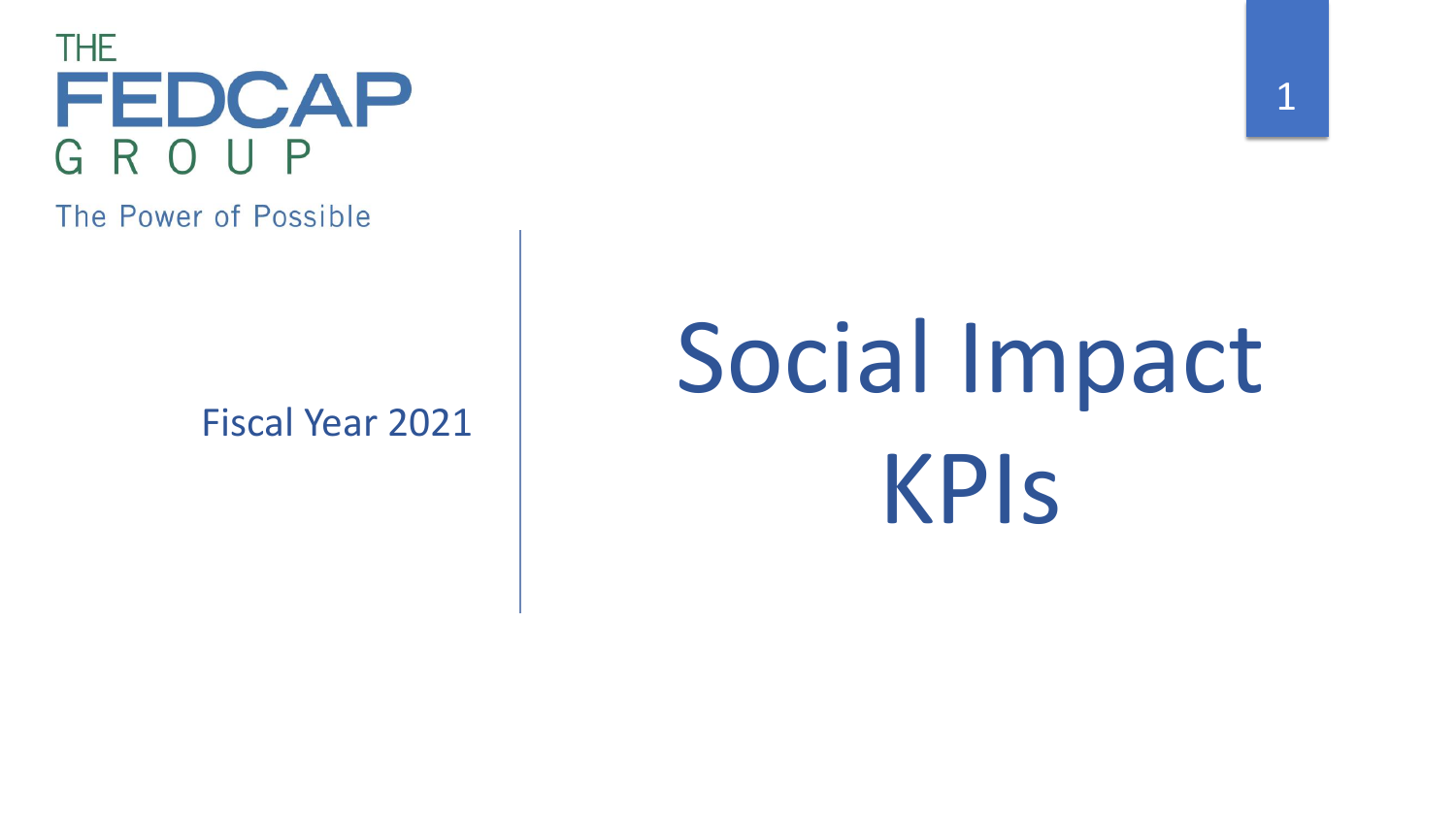#### **Assurance Statement** 2

The Fedcap Group certifies the information provided in this presentation is correct and complete. The data presented has reasonable assurance of accuracy as monitored through internal quality review mechanisms and/or through formal review or evaluation by a 3rd party, such as a Federal, State, or Municipal Government when required by our contracts.

#### **The following are certification/accrediting bodies and government entities that have reviewed or evaluated our Social KPI data. This list includes both present and past entities:**

- 1. The Accrediting Commission of Career Schools and Colleges ACCSC
- 2. Commission on Accreditation of Rehabilitation Facilities CARF
- 3. International Center for Clubhouse Development (ICCD) Certified Clubhouses
- 4. New York State Education Department
- 5. New York State Industries for the Disabled, Inc. NYSID
- 6. New York State Office for People With Developmental Disabilities OPWDD
- 7. New York State Office of Mental Health
- 8. New York County Health Services Review Organization NYCHSRO
- 9. New York City Human Resources Administration HRA
- 10. New York City Department of Education
- 11. New York City Department of Health and Mental Hygiene
- 12. Occupational Safety and Health Administration OSHA
- 13. The Maine Department of Health and Human Services
- 14. DC Department of Human Services
- 15. Texas Health and Human Services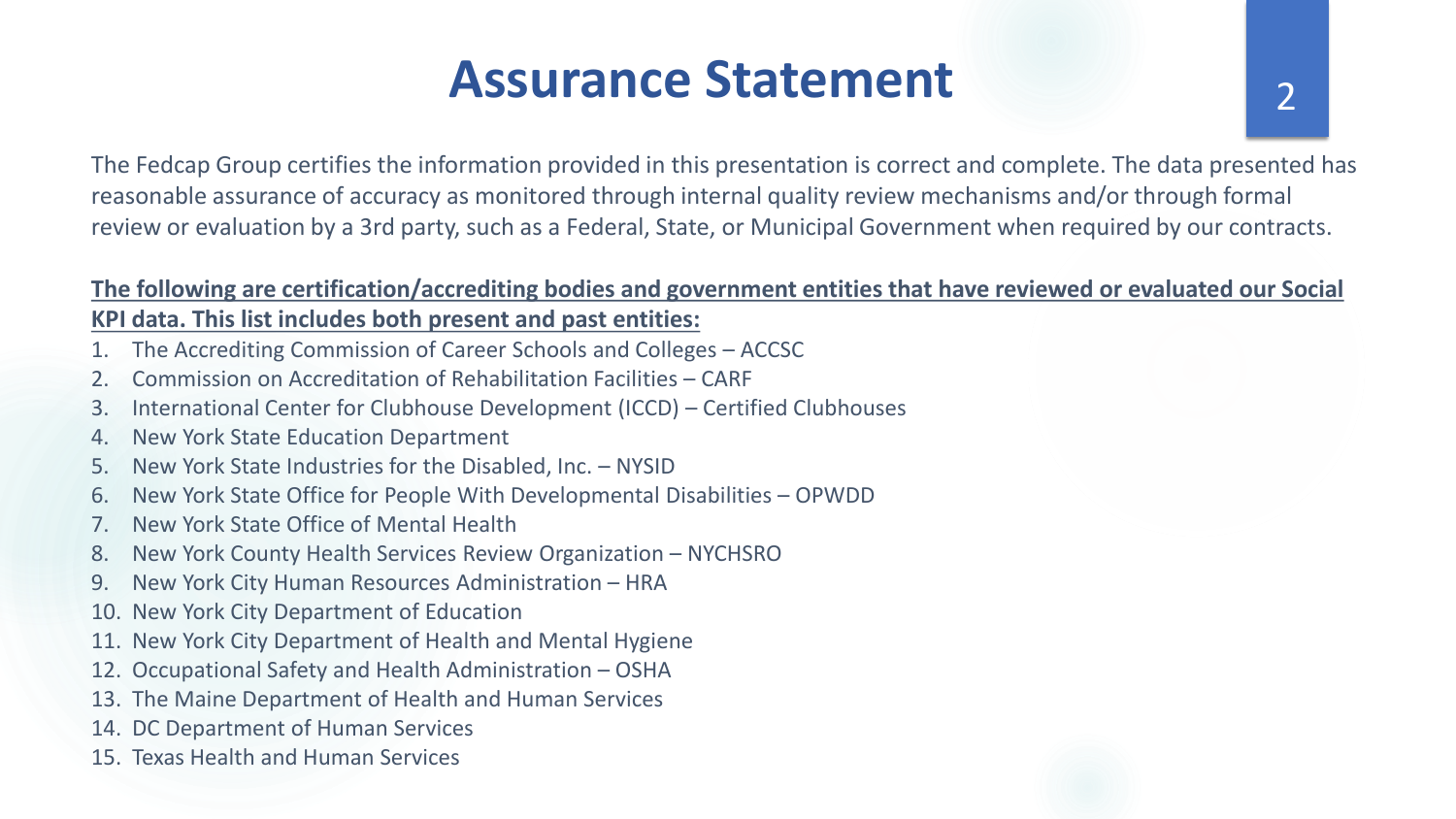#### **Snapshot of Key Results in in Fiscal Year 2021**



**A total of 101,401 people served** 

**10,121 children 0 – 8 served including amplifications 3,603 achieved stability in health** 



**12,664 students accessed our resources & supports, which helped them reach their educational goals**



**13,116 individuals became employed** 



**and were ready to work** 



**727 client workers in economic development programs received a wage increase**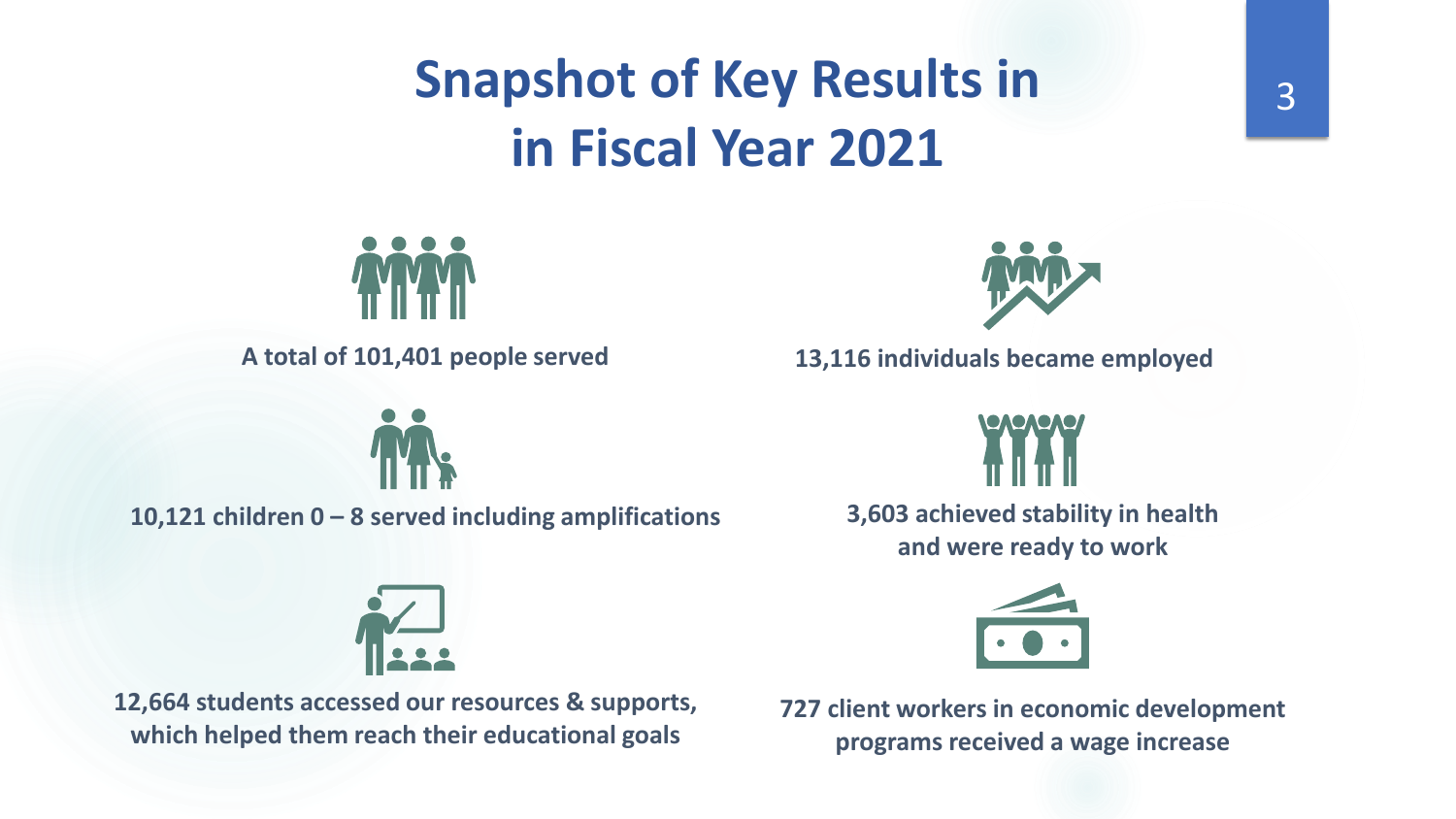

**In FY 2021, we have increased the total number of people served each quarter.**

This growth is largely due to the launch of new contracts within our international companies, including Fedcap Canada and Fedcap UK, which represents 25% of individuals served across The Fedcap Group footprint this year.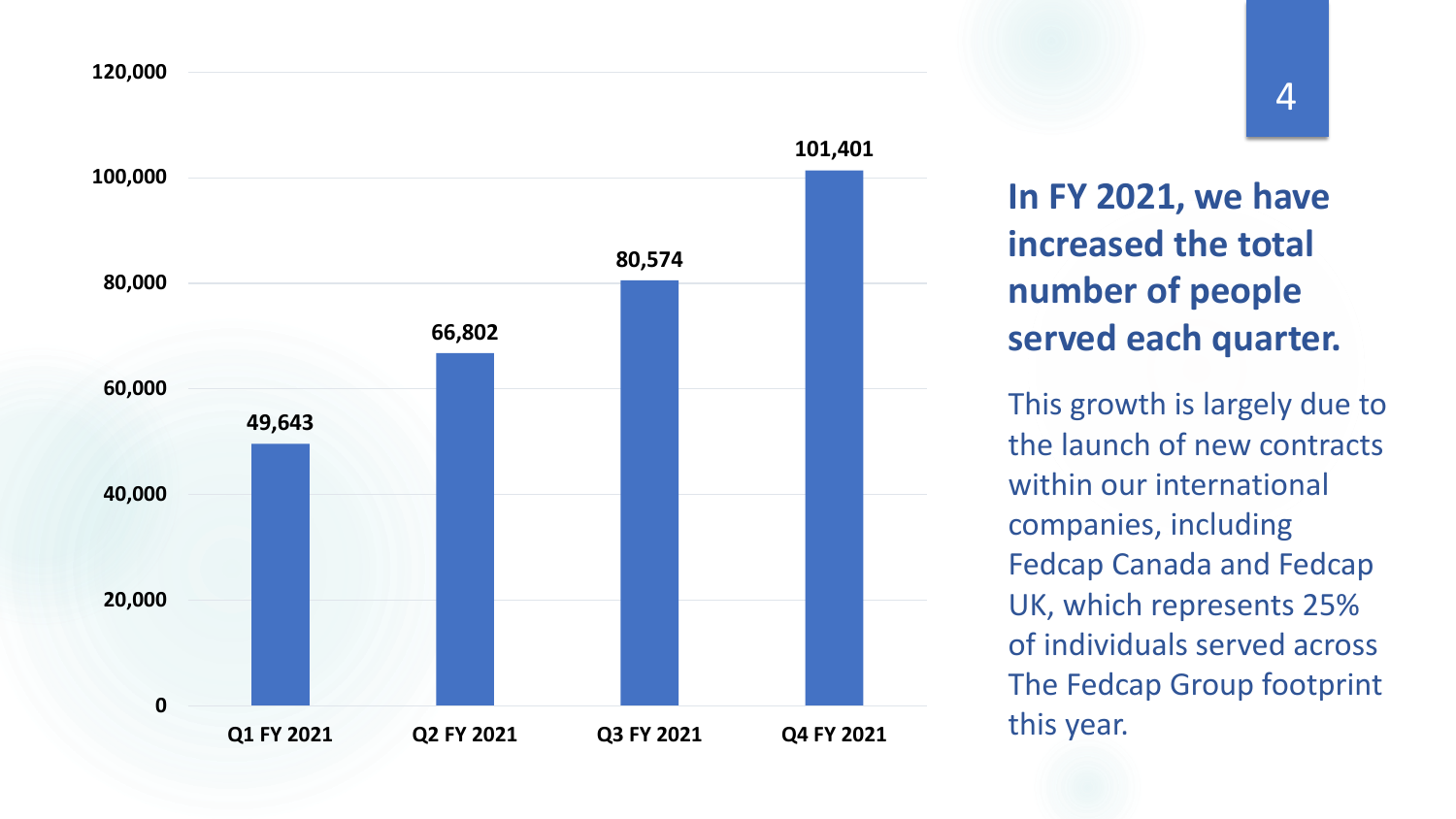### Annual Trend in Employment Retention Rates (Fedcap Canada & Fedcap, Inc. only)





5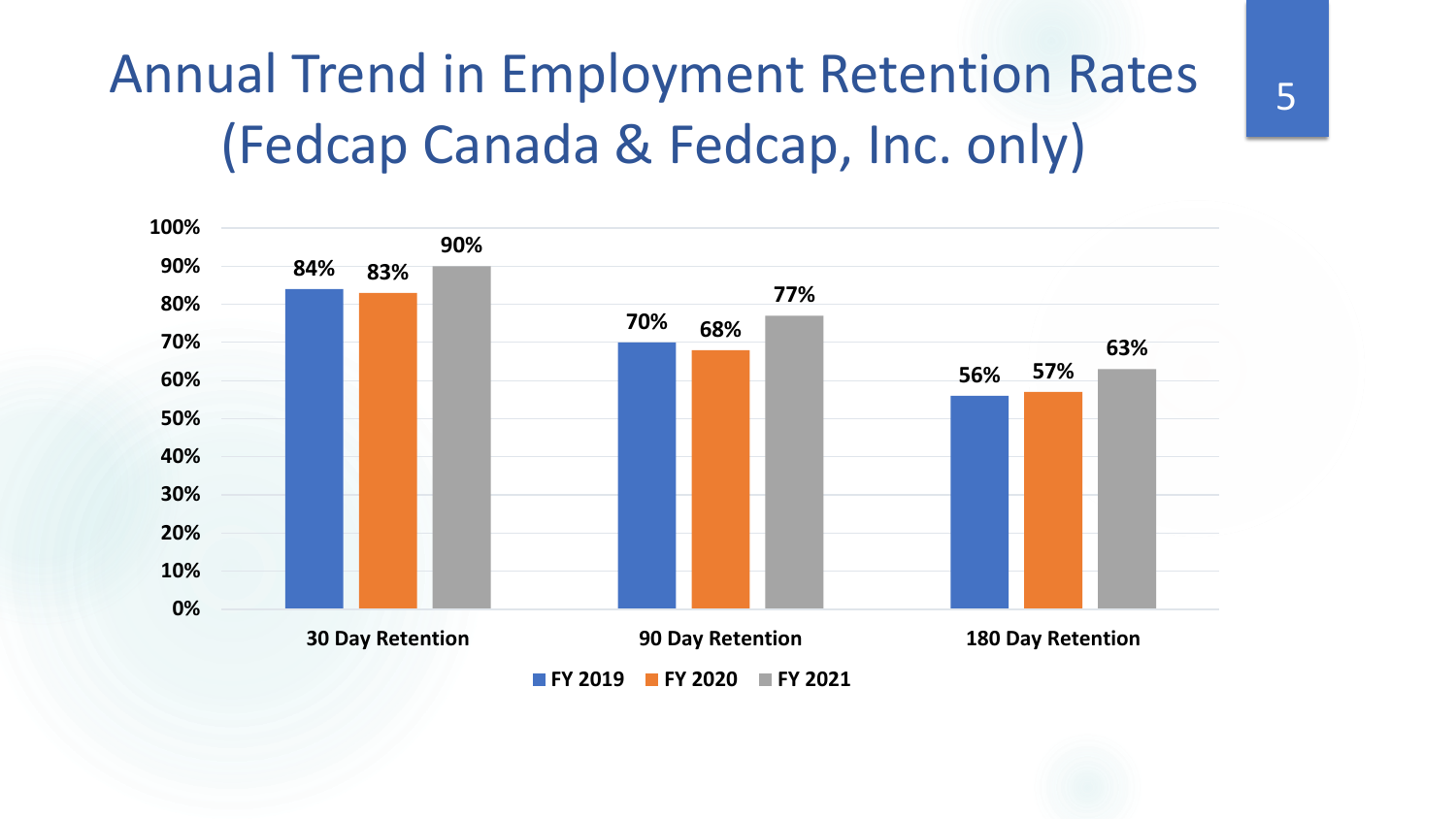## Professional Certifications Achieved at Internal Companies in FY 2021

A total of 976 individuals (78%) out of 1,256 eligible to graduate with a professional certificate did so.

We anticipate continued growth in this area, as a result of our combination with Apex Technical School and our partnership with Civic Hall.

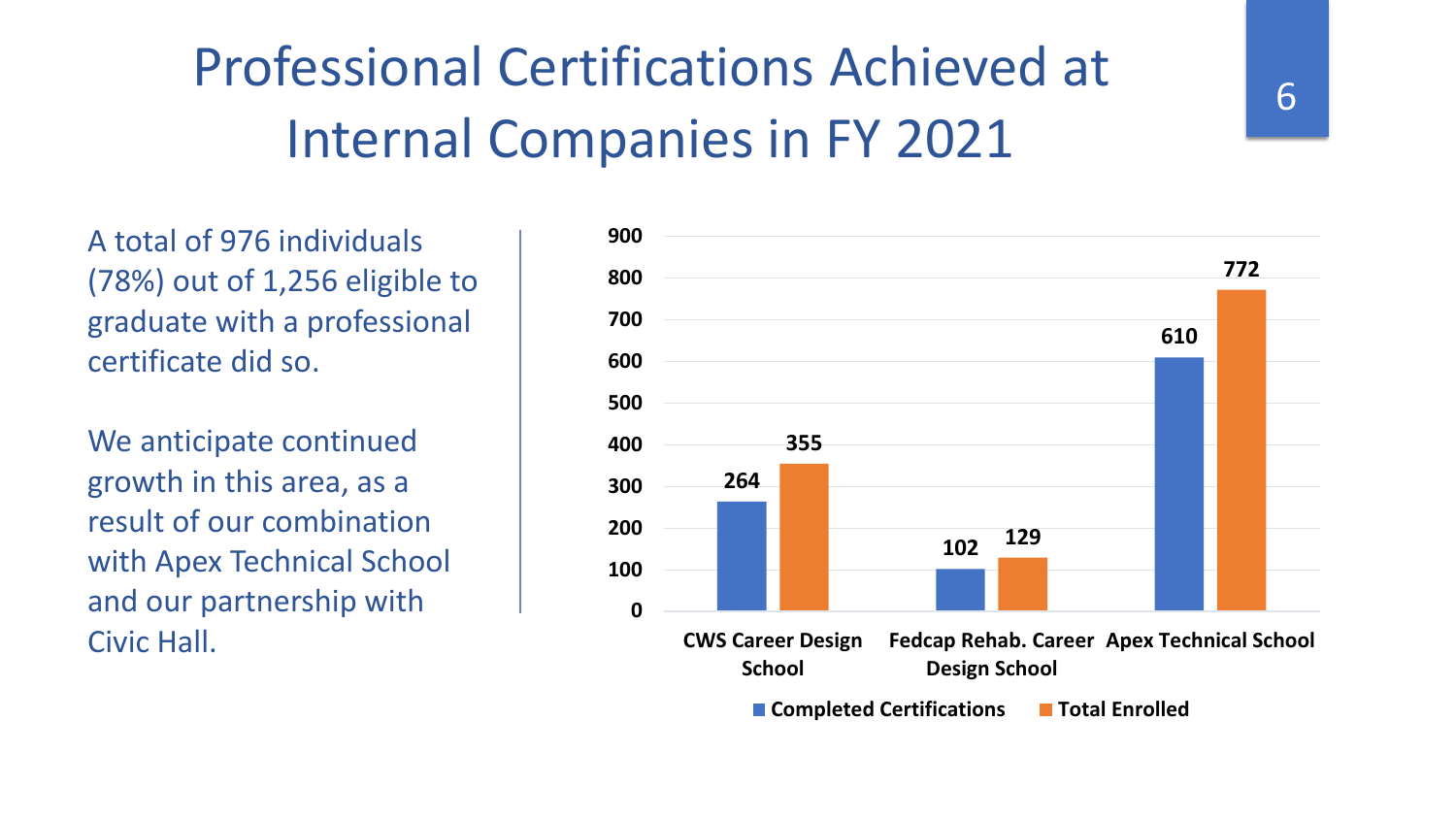Top Three Certifications Earned Internally or Externally in FY 2021

A total of 2,573 individuals earned certifications in key labor markets—either internally or were referred externally—an important milestone to support long-term career goals.

**1,468** Occupational Safety & Health Administration (OSHA) Certifications

**272** Commercial Driver's License

**143** Facilities Management